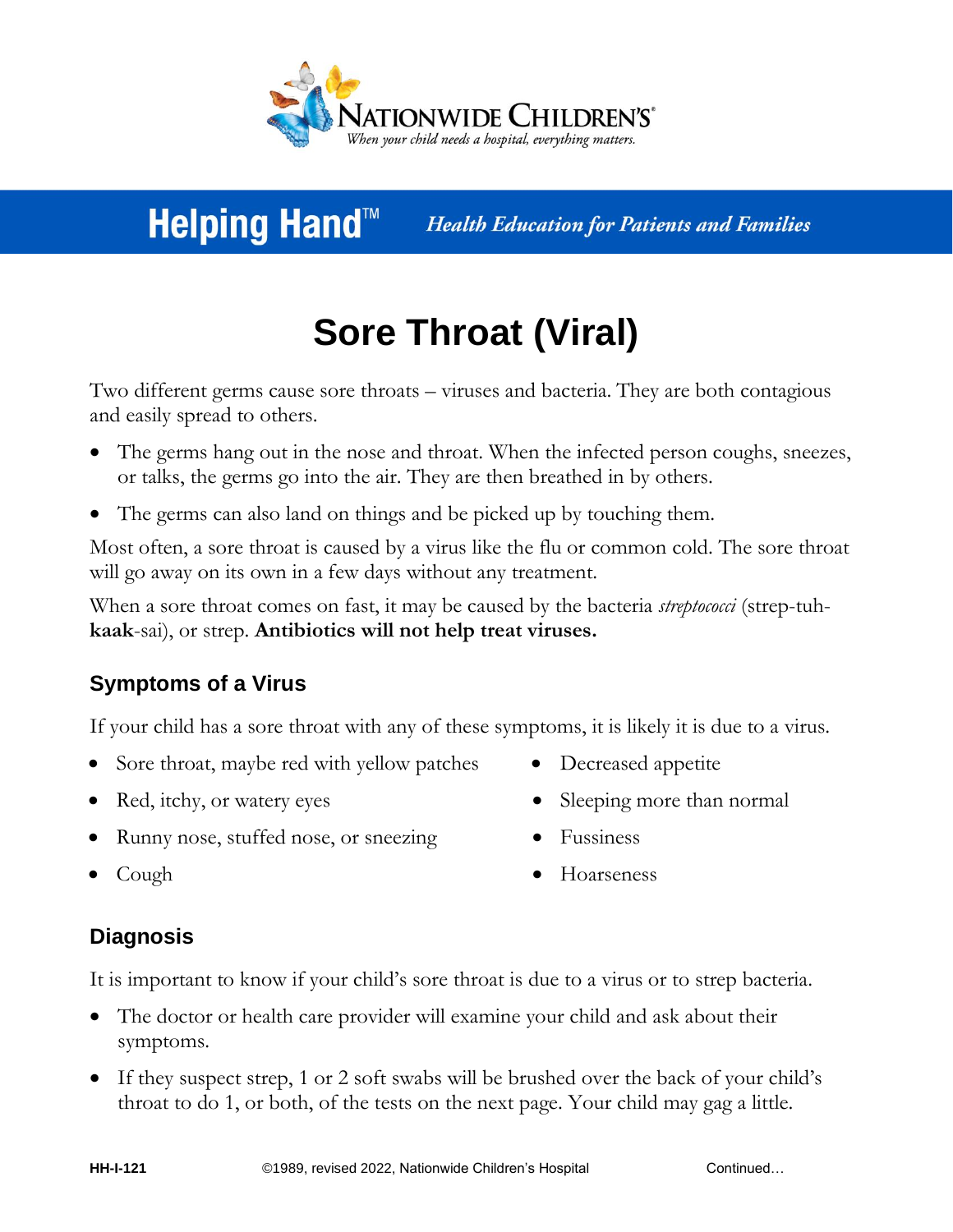- ― A rapid strep test (rapid antigen test) It takes up to 30 minutes to get the results of a rapid strep test. You will stay until you get the results.
- ― A throat culture Sometimes only this test is done. If your child had a rapid strep test first, the same swab can be sent to the lab for testing. It takes 1 to 2 days to get the results. The lab will notify your child's doctor or health care provider, who will then let you know the results.
- A positive rapid strep test or positive throat culture means that your child has strep throat. They must start to take antibiotic medicine right away. Early treatment can prevent harm to the body.
- Let your child's doctor know if they are a strep carrier. Strep carriers always test positive for strep even after taking antibiotics. Their sore throat will be treated like a virus.

### **How to Care for your Child**

There are things you can do to help your child feel better.

- Give them soft, easy-to-swallow foods, like applesauce, mashed potatoes, hot cereal, or eggs. Do not force them to eat. Your child may not want to eat much if it hurts to swallow.
- Give them lots of liquids, like water, Pedialyte®, diluted apple juice, or popsicles. Give small amounts of liquid often (Picture 1).
- To soothe a sore throat, for children:
	- ― For children **over age 1**, give warm fluids like water, herbal tea with honey, or diluted apple juice. Do not give honey to children under age 1. For some children, cold fluids or popsicles can be soothing.



**Picture 1** Give your child lots of liquids to drink in small amounts and often.

- ― For children **over age 4**, give throat or cough lozenges or use throat sprays. Read the label to know the right dose for your child. Do not use throat sprays that contain benzocaine, as this could cause a drug reaction.
- ― For children **over age 6 who are able to gargle without swallowing**, mix ½ teaspoon of table salt in 8 ounces of warm water. Have them swish and gargle the mixture 2 to 3 times a day for the next few days. Do not let your child swallow the salt water; have them spit it out.
- For a fever or throat pain, give acetaminophen (such as  $Tylenol^{\circledR}$ ) or ibuprofen (Advil<sup>®</sup>), Motrin<sup>®</sup>) as directed. Read the label to know the right dose for your child. Do not give aspirin or products that contain aspirin.